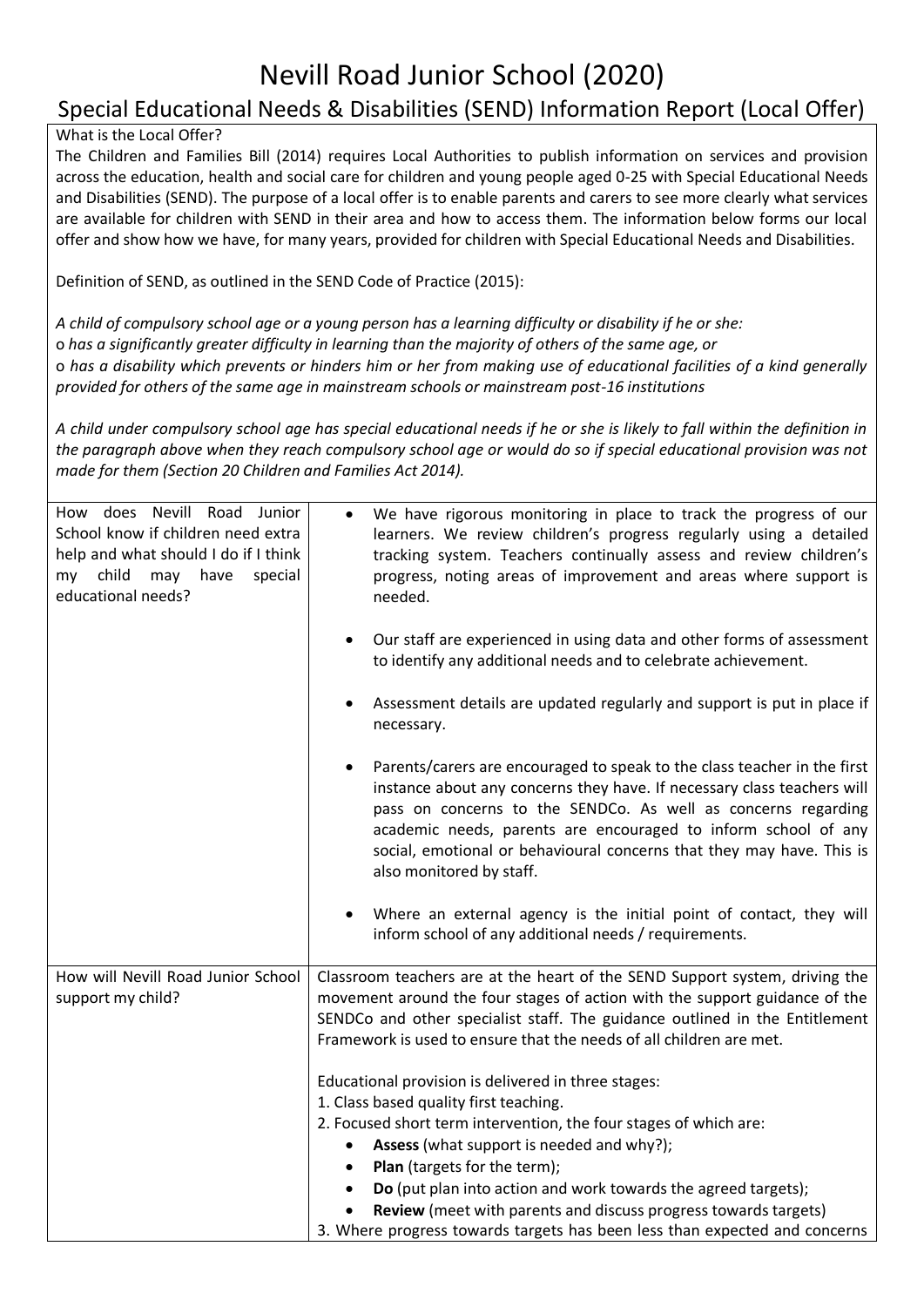|                                                                   | still exist, a referral to an outside agency may be made and a specific<br>intervention put in place.                                                                                                                                                                                                      |
|-------------------------------------------------------------------|------------------------------------------------------------------------------------------------------------------------------------------------------------------------------------------------------------------------------------------------------------------------------------------------------------|
|                                                                   | If concerns still exist after the involvement of external agencies and the use of<br>specific, focused interventions, a referral may be made for an Education Health<br>and Care plan.<br>Our Governors work with the Head teacher, SENDCo and staff to                                                    |
|                                                                   | monitor the quality of our special educational needs provision.                                                                                                                                                                                                                                            |
|                                                                   | All interventions we put in place are recommended by Stockport Local<br>Authority.                                                                                                                                                                                                                         |
|                                                                   | On transition to a new class or school, all information will be shared<br>with staff. Additional transition support is given to children with SEND<br>where appropriate.                                                                                                                                   |
|                                                                   | A regular review cycle is followed where targets are considered and<br>assessed. Where a specific programme of intervention has been<br>followed, parents are invited to attend review meetings and are<br>welcome to come in for informal talks at other times to discuss the<br>progress of their child. |
| How will the curriculum be<br>matched to my child's needs?        | All children are taught following the National Curriculum 2014.<br>$\bullet$                                                                                                                                                                                                                               |
|                                                                   | Differentiation is embedded into our curriculum and practice.                                                                                                                                                                                                                                              |
|                                                                   | We have regular meetings where we monitor the progress of our<br>children and consider the next steps.                                                                                                                                                                                                     |
|                                                                   | Class based quality first teaching is monitored by year group and<br>phase leaders and the curriculum is adapted to meet individual needs<br>where necessary.                                                                                                                                              |
| How can I work with the school to<br>support my child's learning? | At meetings (and through other means) we discuss how families can<br>support their child at home to enable progress at school. This may<br>include supporting your child with any individual targets relating to<br>their additional needs.                                                                |
|                                                                   | Attending meetings regarding your child's progress.                                                                                                                                                                                                                                                        |
|                                                                   | Involvement in setting targets.                                                                                                                                                                                                                                                                            |
|                                                                   | Informing school of any changes regarding home circumstances.                                                                                                                                                                                                                                              |
| What support will there be for my<br>child's overall well-being?  | We are an inclusive school; we welcome and celebrate diversity. All<br>staff believe that children having high self-esteem is crucial to a child's<br>well-being.                                                                                                                                          |
|                                                                   | All staff are aware of medical needs and a number of named staff are<br>regularly trained to support medical needs. We also have staffed<br>trained in first aid.                                                                                                                                          |
|                                                                   | See school medical policy for further details.                                                                                                                                                                                                                                                             |
|                                                                   | All staff follow the same procedures for rewards and sanctions. Please<br>refer to the school's behaviour policy for specific information. Children<br>may have individual reward programs to enable them to meet their                                                                                    |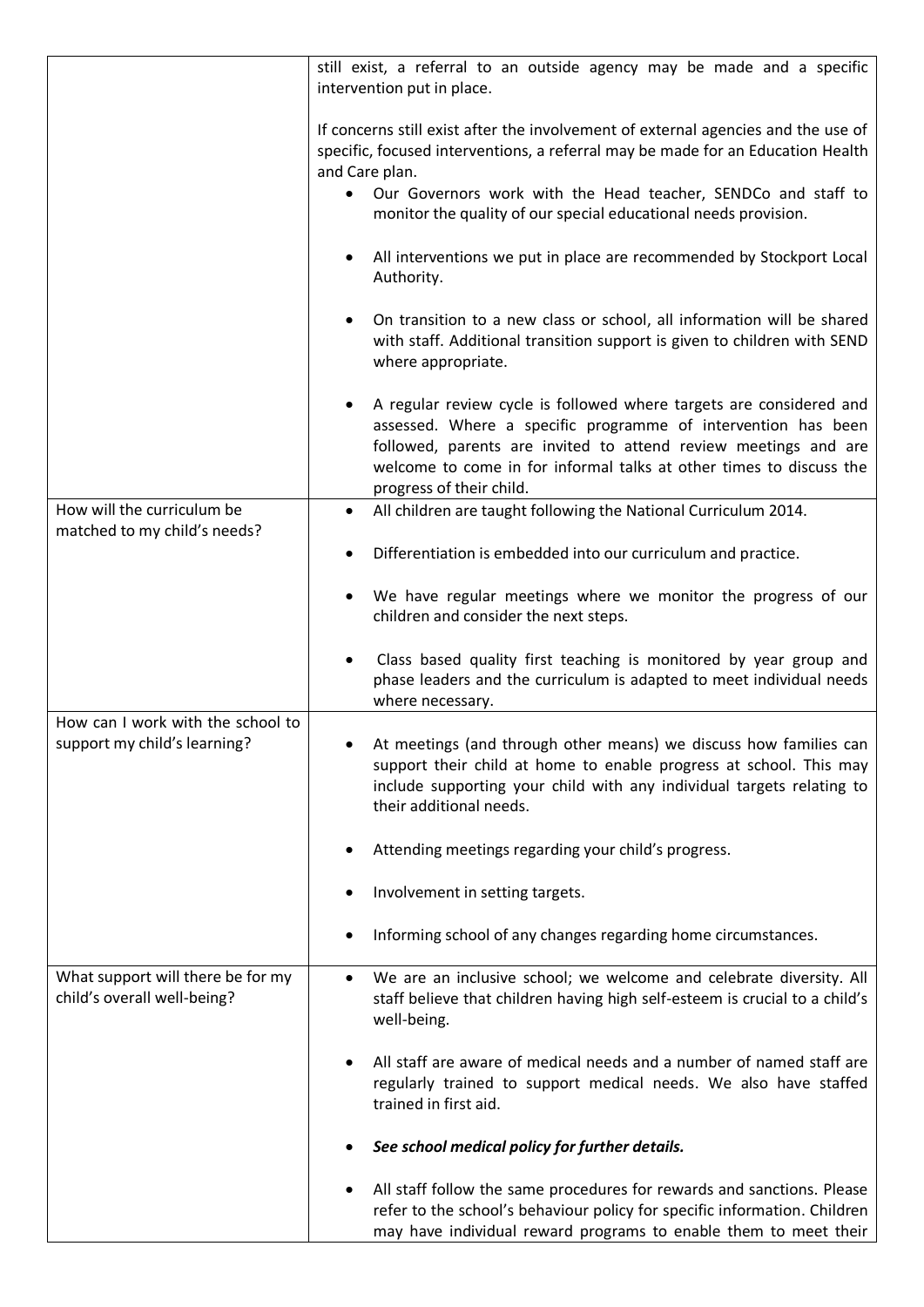|                                                                                                     | specific needs.                                                                                                                                                                                                                                                                                                                                                                                                                                                                                                                                                                                                                                           |
|-----------------------------------------------------------------------------------------------------|-----------------------------------------------------------------------------------------------------------------------------------------------------------------------------------------------------------------------------------------------------------------------------------------------------------------------------------------------------------------------------------------------------------------------------------------------------------------------------------------------------------------------------------------------------------------------------------------------------------------------------------------------------------|
| What training are staff given in<br>order to support children with<br>SEND?                         | We regularly monitor attendance and take the necessary actions to<br>prevent prolonged unauthorised absence. Attendance rates at our<br>school are above national expectations.<br>SENDCo has recently achieved The National Award for<br>SEN<br>$\bullet$<br>Coordination (NASENCO) which is a statutory requirement.<br>Training provided by external agencies where appropriate. Training<br>needs are evaluated regularly.<br>Staff are regularly updated on matters pertaining to Special<br>Educational Needs and Disabilities during staff meetings.<br>Teaching assistants also receive training to enable them to support<br>children with SEND. |
|                                                                                                     |                                                                                                                                                                                                                                                                                                                                                                                                                                                                                                                                                                                                                                                           |
| Is there a range of services that the<br>school can liaise with?                                    | We have access to a range of specialist support services:<br><b>Educational Psychology</b><br>Speech and Language Therapy<br><b>Learning Support Service</b><br><b>Occupational Therapy</b><br>Physiotherapy<br>Primary Inclusion<br>Primary Jigsaw<br>IASS (Information, Advice and Support Services network - previously<br>known as Parent Partnership)<br>Youth Offending Team<br><b>Sensory Support Service</b><br>School Age Plus worker<br><b>School Nurse</b><br>Schools link social worker<br><b>Behaviour Support Service</b><br><b>HYMs (Healthy Young Minds)</b><br>ASD Team (Autistic Spectrum Disorder)<br><b>Ethnic Diversity</b>          |
|                                                                                                     | All referrals to outside agencies will be discussed with parents before referrals<br>are sent.                                                                                                                                                                                                                                                                                                                                                                                                                                                                                                                                                            |
| How will my child be included in<br>activities outside the classroom<br>including school trips?     | Our SEND Policy promotes the involvement of all our learners in all<br>$\bullet$<br>aspects of the curriculum, including activities outside of the classroom.<br>Where there are concerns of safety and access further thought and<br>consideration is put in place to ensure needs are met; where<br>applicable parents/carers are consulted and involved in planning.<br>Where there are specific needs, parental involvement is encouraged to<br>allow inclusion as much as possible.                                                                                                                                                                  |
| How accessible is the school<br>environment?                                                        | Our Accessibility Plan is robust and we continually remind staff and<br>$\bullet$<br>learners about the Equality Act 2010.<br>We value and respect diversity in our setting and do our very best to<br>٠<br>meet the needs of all our learners.<br>We liaise with the Ethnic Diversity Service who assist us in supporting<br>our families with English as an additional language.                                                                                                                                                                                                                                                                        |
| How will the school prepare my<br>child for joining the school and<br>transferring to a new school? | We encourage all new children to visit the school prior to starting so<br>$\bullet$<br>that they can be shown round and become acclimatised to the new<br>surroundings.<br>Upon transition from the Infant school:<br>- parents are invited to visit the school and meet with the Head                                                                                                                                                                                                                                                                                                                                                                    |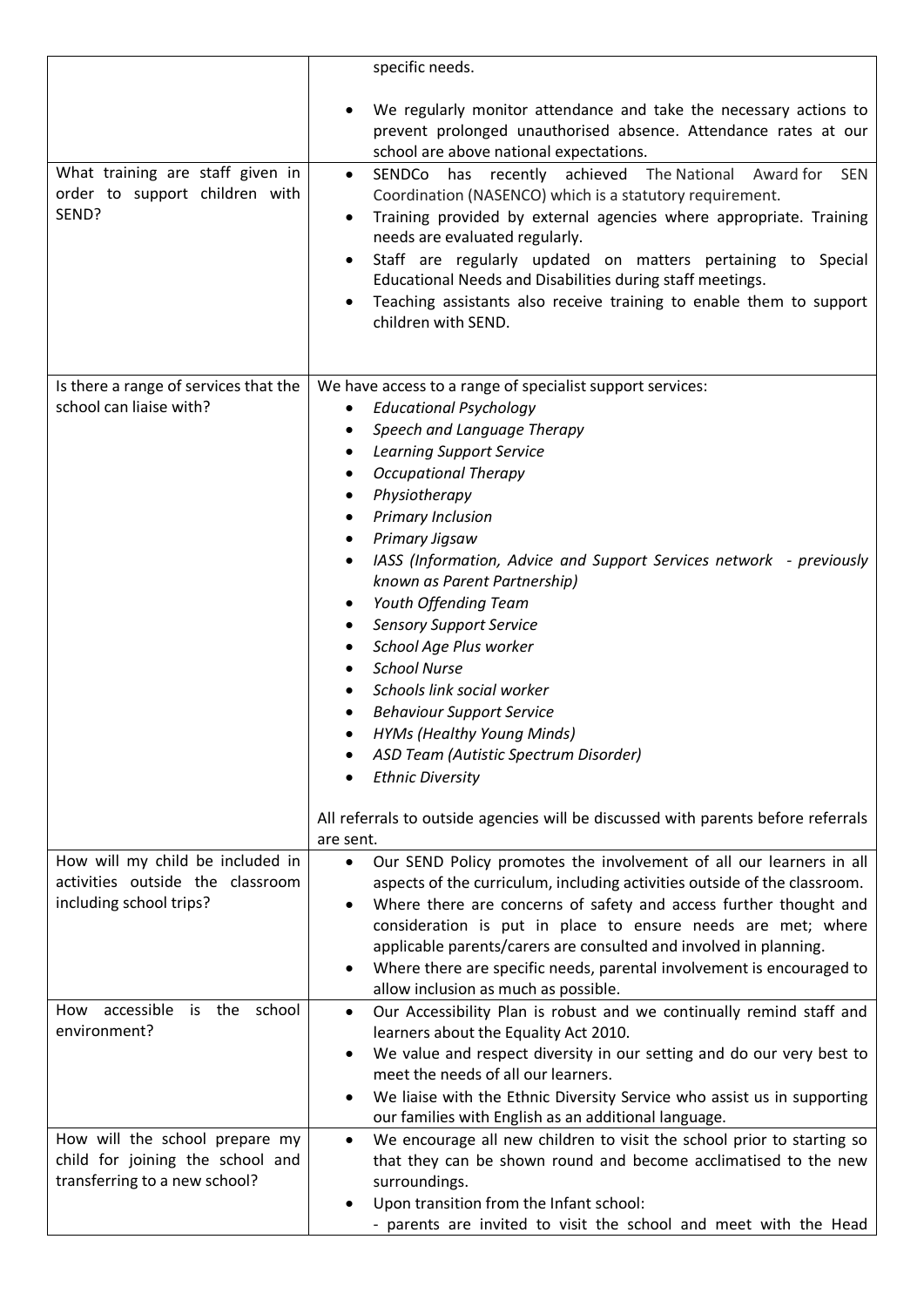|                                                                                                                                   | teacher and teaching staff.<br>- Year 3 teaching staff meet with teaching staff from the infant school<br>to share information about the children.<br>- the Year 2 children visit the school and spend time with their new<br>teacher in their new class before the end of the summer term.<br>The SENDCo meets with the SENDCo from the Infant school to ensure<br>that all the relevant information regarding children with SEND is<br>passed on.<br>Upon transition to Secondary School:<br>- Children with Education Health and Care plans (EHCPs) will have a<br>transfer review meeting during Year 5, and again in Year 6, to which<br>their preferred secondary school SENDCo will be invited.<br>The SENDCo liaises with relevant Secondary Schools and all<br>information and data is transferred to the Secondary school SENDCo at<br>the end of Year 6.<br>Additional visits for pupils can be facilitated where necessary to aid<br>transition.<br>Specialist services such as the Behaviour Support Service, the Autism<br>team or Inclusion may also support the transition process. If necessary,<br>Teaching Assistants can accompany children on these visits. |
|-----------------------------------------------------------------------------------------------------------------------------------|----------------------------------------------------------------------------------------------------------------------------------------------------------------------------------------------------------------------------------------------------------------------------------------------------------------------------------------------------------------------------------------------------------------------------------------------------------------------------------------------------------------------------------------------------------------------------------------------------------------------------------------------------------------------------------------------------------------------------------------------------------------------------------------------------------------------------------------------------------------------------------------------------------------------------------------------------------------------------------------------------------------------------------------------------------------------------------------------------------------------------------------------------------------------------------|
| are Nevill<br>Road<br>Junior<br>How<br>School's resources allocated and<br>matched to children's<br>special<br>educational needs? | Our finances are monitored regularly by the Governors' Resources<br>$\bullet$<br>Committee and we utilise resources to support the strategic aims of<br>our setting as well as the needs of individual learners.<br>We ensure that all children with SEND have their needs met to the best<br>of the school's ability with the funds available.<br>We have a team of Teaching Assistants (TAs) who are deployed to<br>support children on an individual or group basis in order to best meet<br>their needs. The budget is allocated on a needs basis. The children who<br>have the most complex needs are given the most support, often<br>involving a TA and additional resources.                                                                                                                                                                                                                                                                                                                                                                                                                                                                                             |
| How is the decision made about<br>what type and how much support<br>my child will receive?                                        | Quality first inclusive practice is clearly defined in our setting and we<br>$\bullet$<br>expect all staff to deliver this. Should additional support be required,<br>this is undertaken after consultation with the relevant staff, the learner<br>and their family. All interventions are monitored for impact and<br>outcomes are defined at the start of any intervention. The SENDCo<br>oversees all additional support and updates are shared regularly with<br>the SEND Governor.                                                                                                                                                                                                                                                                                                                                                                                                                                                                                                                                                                                                                                                                                         |
| How are parents involved at Nevill<br>Road Junior School? How can I be<br>involved?                                               | We operate an open door policy. We take every opportunity to<br>$\bullet$<br>strengthen this dialogue and parents are invited to contribute through<br>a number of means, such as workshops, forums, open days and as<br>volunteers. We host regular parents' evenings and events. Our<br>governing body includes parent governors and each full governing<br>body meeting is open for parents to attend as observers.                                                                                                                                                                                                                                                                                                                                                                                                                                                                                                                                                                                                                                                                                                                                                           |
| Who can I contact for further<br>information?                                                                                     | In the first instance we would encourage parents/carers to talk to their<br>child's class teacher.<br>If necessary further information can be obtained from the SENDCo.<br>$\bullet$<br>Mrs Jenni Steed.<br>The school has a Learning Mentor, Mrs Lynne Jackson<br>٠<br>The SEND policy is on our website.<br>Stockport MBC at www.stockport.gov.uk<br>Stockport's Local Offer Page has a wealth of information<br>https://stockport.fsd.org.uk/kb5/stockport/fsd/localoffer.page<br>Contact IASS (Independent Advice and Support Services)<br>at<br>www.iassnetwork.org.uk                                                                                                                                                                                                                                                                                                                                                                                                                                                                                                                                                                                                      |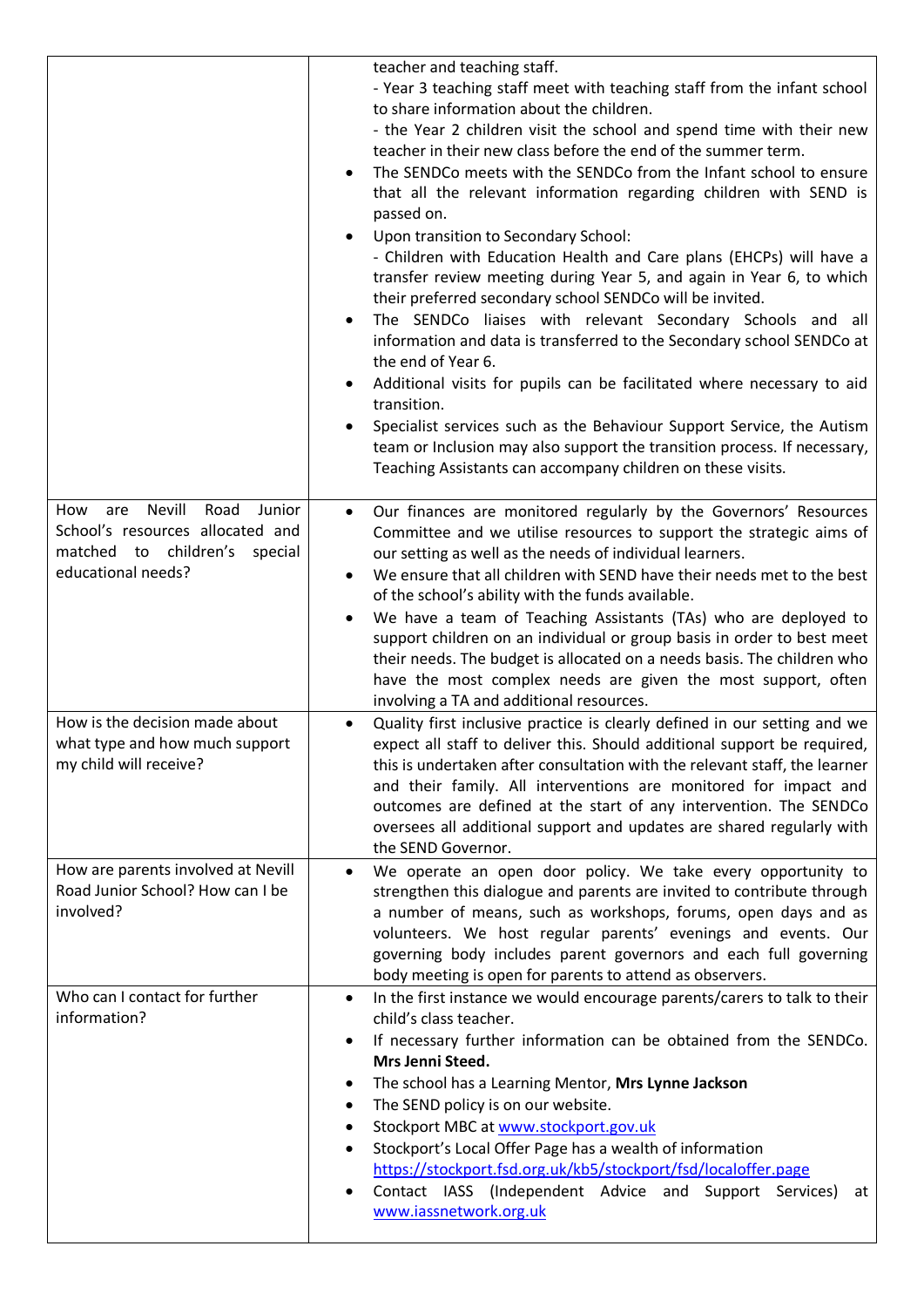| How are the governors involved<br>and what is their responsibility?<br>How does the school manage the<br>administering of medicines? | There is an identified SEND governor (Liz Owen).<br>$\bullet$<br>Termly meetings of the Governing body.<br>$\bullet$<br>At least termly meetings with SENDCo and SEND Governor<br>$\bullet$<br>Please refer to the school medical policy.<br>$\bullet$                                                                                                                                                                                                                                                                                                                                                                                                                                                                                                        |
|--------------------------------------------------------------------------------------------------------------------------------------|---------------------------------------------------------------------------------------------------------------------------------------------------------------------------------------------------------------------------------------------------------------------------------------------------------------------------------------------------------------------------------------------------------------------------------------------------------------------------------------------------------------------------------------------------------------------------------------------------------------------------------------------------------------------------------------------------------------------------------------------------------------|
| What support is there for<br>behaviour, avoiding exclusions and<br>increasing attendance?                                            | Liaison between SENDCo and Behaviour Support Services<br>٠<br>Staff training on planning for and managing behaviour<br>Liaison between SENDCo and Stockport SEND Office<br>٠<br>Use of Individual Behaviour Plans<br>$\bullet$<br>Use of My Plans - school staff have been trained in Team Teach<br>Consistent use of the behaviour policy by all staff<br>Liaison between school and the link social worker / school age plus<br>worker<br>Focused intervention work led by Mrs Jackson (Learning Mentor)<br>Flexible use of Education Health and Care Plan funding where<br>appropriate to allow for alternative curriculum provision<br>Please refer to the school's behaviour and discipline policy and Anti-<br>bullying policy for further information. |
| How will my child be able to<br>contribute their views?                                                                              | Children are at the heart of everything we do. It is their lived<br>$\bullet$<br>experience. They are asked what they think they are good at and how<br>they would like to improve when SEND Support plans are created.<br>Children with Education Health and Care plans are invited to attend<br>review meetings (where appropriate) and give verbal / written<br>feedback.                                                                                                                                                                                                                                                                                                                                                                                  |
| How will I know if the provision<br>has had an impact on my child's<br>development?                                                  | Teachers will discuss any short-term intervention programmes with<br>parents before and after completion, and these may also be referred<br>to during parents' evenings. Longer term interventions for children<br>with Education Health and Care plans will also be discussed at review<br>meetings.                                                                                                                                                                                                                                                                                                                                                                                                                                                         |

## **Update to SEN Information report in relation to COVID 19**

The situation in which we find ourselves is fast-moving; as such, please note that this report is based on information available on 7.4.2020 and is subject to change.

| What are the entitlements of<br>children and young people<br>with SEN when schools are | All schools have been ordered to effectively close, retaining a skeleton staff to<br>provide education for the children of key workers, and 'vulnerable children.'                                                                                                                                                                                                                                                                                                                                         |
|----------------------------------------------------------------------------------------|------------------------------------------------------------------------------------------------------------------------------------------------------------------------------------------------------------------------------------------------------------------------------------------------------------------------------------------------------------------------------------------------------------------------------------------------------------------------------------------------------------|
| closed due to Coronavirus?                                                             | 'Vulnerable children' include those who have a social worker and those with an<br>Education Health Care Plan (EHC plan). The majority of children with SEN, who<br>receive SEN Support at school but do not have an EHC plan, would be expected to<br>stay home, if it is safe to do so, unless they have a social worker or a parent/carer<br>who is a key worker.                                                                                                                                        |
| What does this mean for my                                                             | Government guidance published on 22nd March states:                                                                                                                                                                                                                                                                                                                                                                                                                                                        |
| child who has an EHC plan?                                                             | We expect most children and young people with EHC plans will fall into the following<br>categories:                                                                                                                                                                                                                                                                                                                                                                                                        |
|                                                                                        | children and young people who would be at significant risk if their<br>education, health and care provision and placement did not continue,<br>namely those who could not safely be supported at home. This may include<br>those with profound and multiple learning difficulties, and those receiving<br>significant levels of personal care support.<br>children and young people whose needs can be met at home, namely those<br>who are not receiving personal care from their educational setting, or |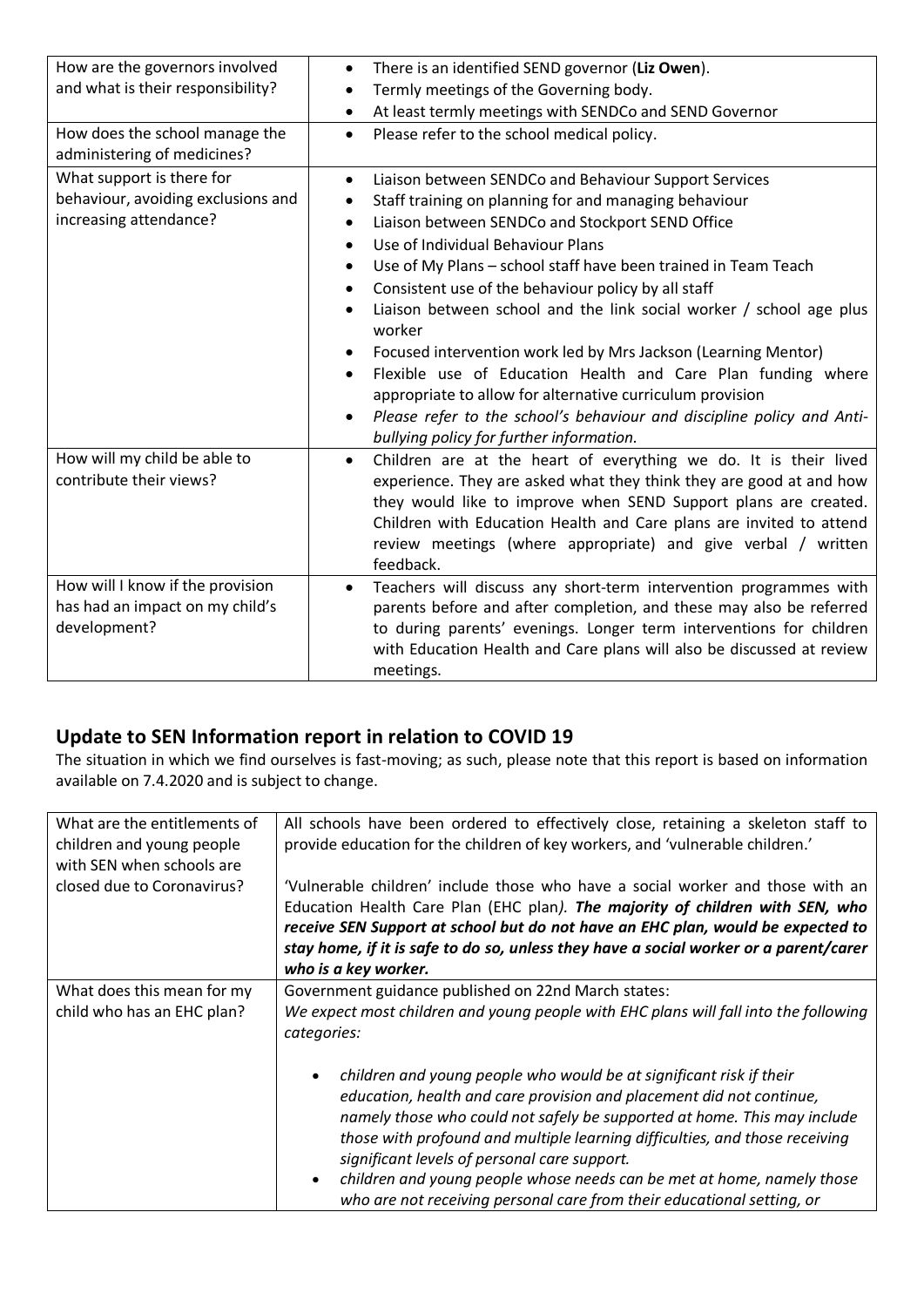|                                                                                                            | whose limited need for personal care can be met in their family home.                                                                                                                                                                                                                                                                                                                                                                                                                                                                                                  |
|------------------------------------------------------------------------------------------------------------|------------------------------------------------------------------------------------------------------------------------------------------------------------------------------------------------------------------------------------------------------------------------------------------------------------------------------------------------------------------------------------------------------------------------------------------------------------------------------------------------------------------------------------------------------------------------|
|                                                                                                            | On 24 March 2020, the Minister for Children and Families, Vicky Ford, wrote an<br>open letter to children and young people with SEN, their parents/carers and<br>families, and all others who support them. In this letter, the Minister makes<br>clear that:                                                                                                                                                                                                                                                                                                          |
|                                                                                                            | "[] nurseries, schools, special schools, colleges and other training providers<br>should undertake a risk assessment to establish the individual needs of each<br>child or young person with an Education, Health and Care (EHC) plan. This<br>assessment should incorporate the views of the child or young person and<br>their parents. This will inform the decision about whether they should<br>continue in school or college, or whether their needs can be met at home<br>safely.                                                                               |
|                                                                                                            | If needs are best met at schools or colleges, we will support their school or<br>college to meet their needs, wherever possible. For those on SEN support,<br>schools, colleges and local authorities have discretion to use the same risk<br>judgement to decide whether home or school is the safest setting for these<br>children. It is, however, important that as many children as possible remain<br>at home during this time in order to help reduce transmission rates."                                                                                      |
|                                                                                                            | In addition to the risk assessments noted above (to be carried out by schools), all<br>families with children who attend Stockport schools and have an EHC plan will<br>have received a welfare phone call from Stockport LA SEND team by 17 <sup>th</sup> April.<br>These calls are to check that families can access appropriate help and advice during<br>the Covid-19 situation and to ensure that any risks to a child or young person's<br>health, wellbeing or safety if they do not receive a particular provision or<br>intervention, are addressed.          |
| My child has an EHC plan - do<br>I have to send them in to<br>school?                                      | Despite schools staying open for some children, the guidance is quite clear: 'If it is<br>at all possible for children to be at home, then they should be.                                                                                                                                                                                                                                                                                                                                                                                                             |
|                                                                                                            | Under the Coronavirus Act, the criminal penalty for parents failing to send their<br>children to school will be temporarily dis-applied. (N.B. At the time of writing, the<br>Secretary of State has not yet officially made the order under the Coronavirus Act<br>ordering schools to close and thereby dis-applying the criminal penalty, but we<br>anticipate this will happen very soon).                                                                                                                                                                         |
| My child has an EHC plan -<br>does the local authority still<br>have a legal duty to deliver<br>provision? | From a legal perspective this remains the case. However, given the likely significant<br>disruption to staffing, it may be very difficult for schools or local authorities to<br>deliver the precise provision in the EHC plan over the next few weeks. The<br>Government has just passed the Coronavirus Act 2020 which contains two key<br>amendments to the law:                                                                                                                                                                                                    |
|                                                                                                            | The absolute duty to make the provision in an EHC plan (section 42 of the Children<br>and Families Act 2014) has been temporarily amended to a lesser duty to use<br>'reasonable endeavours'. This means that during the specified period the LA<br>needs to do whatever it reasonably can to put provision in place, but if they<br>cannot do so, they would not necessarily be breaching the law.<br>The duty on schools to admit a child where the EHC plan names that school (section<br>43 of the Children and Families Act 2014) can be temporarily dis-applied. |
|                                                                                                            | As a school, we will continue to keep in touch with you. In the meantime, as<br>parents/carers please contact Jenni Steed at jenni.steed@nevillroad-<br>jun.stockport.sch.uk if you have any enquiries about the provision for your child<br>including how we can help with any therapy plans for your child.                                                                                                                                                                                                                                                          |
|                                                                                                            | Again, if there could be a risk to your child or young person's health, wellbeing or<br>safety if they do not receive a particular provision or intervention, please raise                                                                                                                                                                                                                                                                                                                                                                                             |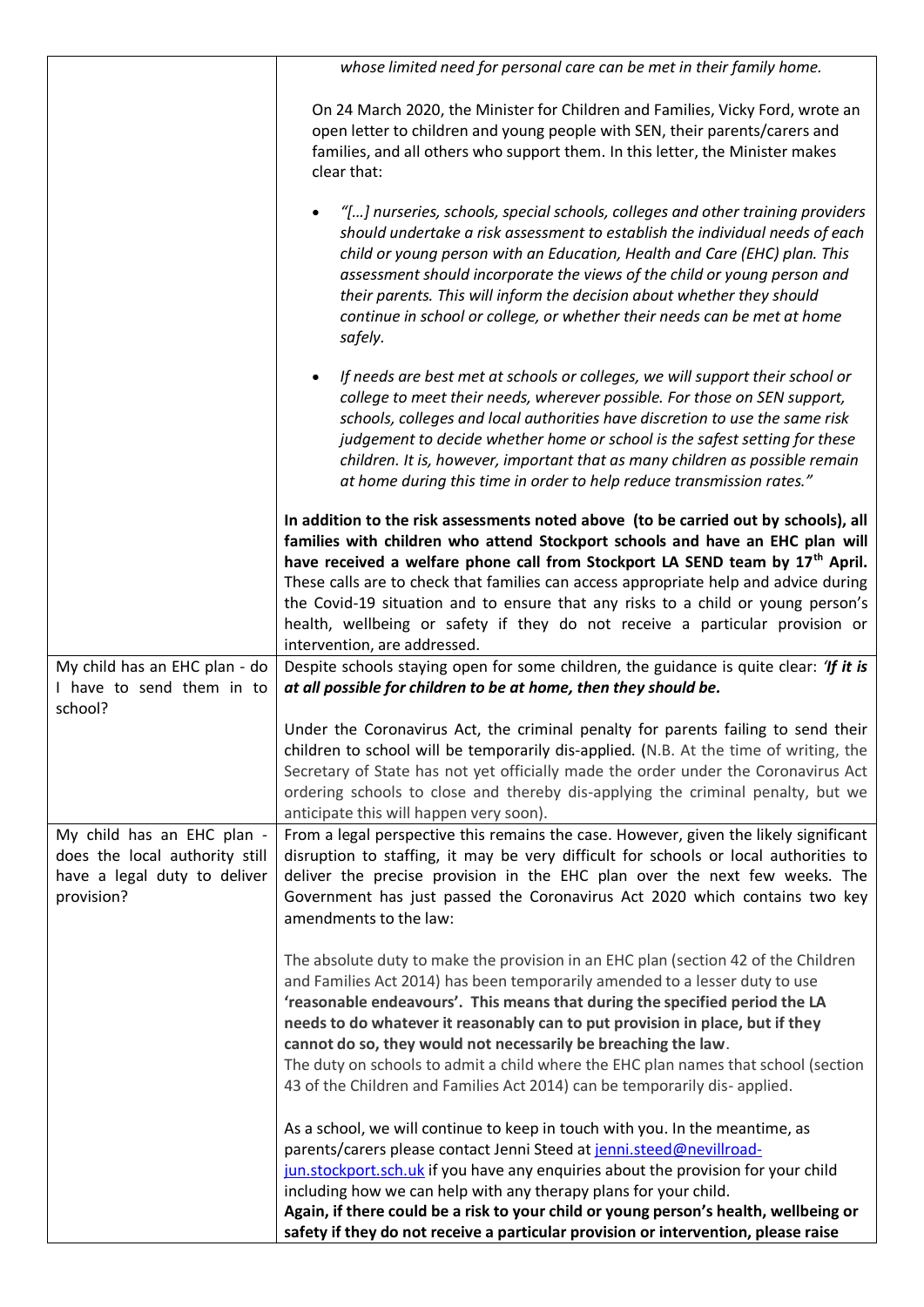|                                                                                                                         | this with us without delay.                                                                                                                                                                                                                                                                                                                                                                                                                                                                                                                                                                                                                                                                                              |
|-------------------------------------------------------------------------------------------------------------------------|--------------------------------------------------------------------------------------------------------------------------------------------------------------------------------------------------------------------------------------------------------------------------------------------------------------------------------------------------------------------------------------------------------------------------------------------------------------------------------------------------------------------------------------------------------------------------------------------------------------------------------------------------------------------------------------------------------------------------|
| My child has an EHC plan and<br>was due to have an annual<br>review. What will happen<br>now?                           | Under the Coronavirus Act, the requirement to carry out annual reviews can also be<br>temporarily disapplied where this is considered to be "appropriate and<br>proportionate". (The order bringing this into effect has not yet been made but we<br>expect it to happen imminently.)                                                                                                                                                                                                                                                                                                                                                                                                                                    |
|                                                                                                                         | However, currently schools will continue to hold annual reviews if at all possible.<br>This will of course need to be carried out remotely and we will speak to you first<br>about how this will be managed to ensure that the contribution of parents and<br>children/young people continue to be at the heart of the process.                                                                                                                                                                                                                                                                                                                                                                                          |
| A request for statutory<br>assessment has been sent in<br>for my child - do the LA still<br>need to carry out EHC needs | Although the Minister's open letter suggests that the government will be seeking to<br>amend regulations on the timescales for EHC plan processes where this is<br>appropriate because of COVID-19 as yet, no order has been passed to this effect.                                                                                                                                                                                                                                                                                                                                                                                                                                                                      |
| assessments?                                                                                                            | Stockport LA will continue to carry out any EHC needs assessments. On a practical<br>basis, the LA's ability to comply with deadlines may be occasionally hampered by<br>staff absence and the way EHC needs assessments are conducted may be affected<br>by the availability of staff and restrictions on face to face contact and working from<br>home. However, Stockport LA will endeavour to continue to fulfil statutory duties;<br>we can obtain information and advice and conduct virtual meetings; as such<br>decisions about whether or not to assess will continue to be made as far as is<br>reasonably possible.                                                                                           |
| My child has an EHC plan and<br>is still attending school - how<br>will my child's learning be<br>supported at school?  | It is important to note the school will not be providing a full curriculum; they will be<br>providing care for the children and incorporating education provision and a range of<br>activities, but this will NOT be fully in line with a child's EHC provision.                                                                                                                                                                                                                                                                                                                                                                                                                                                         |
| How can I support my child's<br>learning at home?                                                                       | your child has an identified SEN (EHCP or SEN Support), the class teacher will take<br>account of their needs when planning for and providing work to be completed at<br>home. This may include:                                                                                                                                                                                                                                                                                                                                                                                                                                                                                                                         |
|                                                                                                                         | suggesting different ways in which children can present their work;<br>giving more detailed instructions;<br>providing parents with suggestions to make tasks more practical in nature;<br>$\bullet$<br>providing alternative work which is targeted at their level of need where they<br>$\bullet$<br>may not ordinarily access curriculum subjects at age expected levels.<br>School has a number of resources available to help you support your child at<br>$\bullet$<br>home during this period. [Add personalised school details here]<br>There are also some helpful resources on Stockport's local offer:<br>$\bullet$<br>https://stockport.fsd.org.uk/kb5/stockport/fsd/advice.page?id=zPgonwIQaX0<br>$\bullet$ |
| How can I help my child cope<br>with the changes?                                                                       | We understand that this is a significant change for many families. Please give<br>yourself time to adjust to this new routine and above all, do not place too much<br>pressure on yourself or your child to complete schoolwork. Maintaining positive<br>mental health and emotional wellbeing is very important. There are some helpful<br>resources on Stockport's local offer:                                                                                                                                                                                                                                                                                                                                        |
|                                                                                                                         | s://stockport.fsd.org.uk/kb5/stockport/fsd/advice.page?id=zPgonwIQaX0                                                                                                                                                                                                                                                                                                                                                                                                                                                                                                                                                                                                                                                    |
| How long are schools likely be<br>closed?                                                                               | At this stage no-one is able to say exactly how long schools will stay closed, though<br>it seems clear it's more likely to be a matter of months rather than weeks,<br>depending on how the pandemic progresses. Mr Williamson told MPs he would be<br>"guided by scientific and medical advice" on reopening.                                                                                                                                                                                                                                                                                                                                                                                                          |
| What plans will be made for                                                                                             | We know that any transitions, especially for many of our children with SEN, can be                                                                                                                                                                                                                                                                                                                                                                                                                                                                                                                                                                                                                                       |